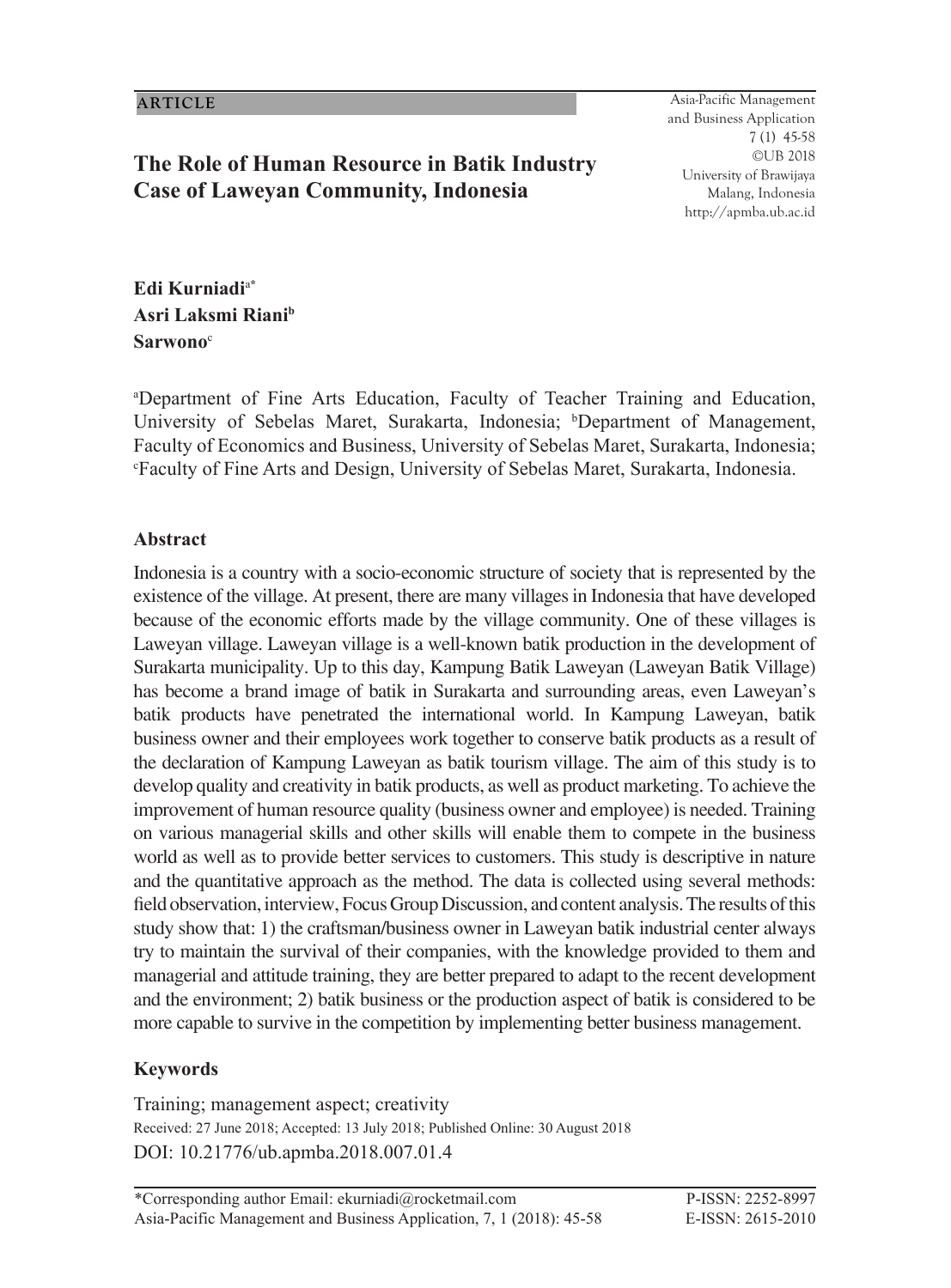#### **Introduction**

### **Background**

Batik is a unique craft art that represents a noble culture and local wisdom that is owned by the Indonesian people. Batik Indonesia has been widely known in the international community and has been officially recognized by UNESCO by being included into Representative List of the Intangible Cultural Heritage of Humanity on 2nd October 2009. The entry of Batik Indonesia into UNESCO Representative List of Intangible Cultural Heritage of Humanity is an international recognition of one of Indonesian's cultures, therefore, it is expected to motivate and increase batik artisan respectfulness, reduce unemployment, reduce poverty, and support the efforts in improving people welfare. In 2008 the national batik industry reached export value of US \$ 38 million and absorbed 603 thousand workers, while business units in the batik industry are as many as 50,315 units (Prasetyo 2010).

Surakarta as one of the big cities in Indonesia has several batik products, one of them in Laweyan village, Laweyan community, especially batik artisan, are the one who started pioneering the activities to make Laweyan a tourism destination called Kampoeng Batik Laweyan and turned it into a batik industry cluster. Laweyan is a village of merchants as well as a trade center for the batik industry which began to grow in the early twentieth century. The spirit of entrepreneurship that belongs to the Laweyan community has ushered in the heyday of batik economy in that century (Mulyono and Sutrisno Kutoyo, 1980). Success in the economic field turned out to have an impact on the title that was carried. Therefore Laweyan village is identical to the village of batik merchants. As a result, the life style and value orientation of Laweyan's people are different from those of Surakarta society in general (Sarsono dan Suyatno, 1985).

The social dynamic among batik artisans will take place if there is interaction among the artisans and they have psychological relationships that take place in situations that are experienced together (Santosa, 1992). The social dynamics of artisans in a batik company will bring out strength and encouragement to produce batik as a commodity of economic action which at the same time is a form of social action of artisans in the batik company. The works of the artisan to produce batik with various ornaments is expected to improve the economy for artisans. The work includes their efforts in finding the creative idea, designing, and production. The uniqueness of Kampung Laweyan in Surakarta (now known as Solo) with remnants of grand buildings, boutiques and batik industry which still exist, tells us a lot of things of history in the past (Priyatmono, A.F, 2004). However, the development of Laweyan as a center of batik industry due to: First, the royal palace, because batik has special value as a symbolic fixture on their rank and power. Second, a number of requests from the local consumers because batik has become consumer goods for the people. Surakarta batik production in 1910 to 1930, almost 85 percent were produced by Laweyan batik merchants (Soedarmono, 2006). When Laweyan became the center of batik cap (printed batik), it made Laweyan as a center of batik industry which resulted against the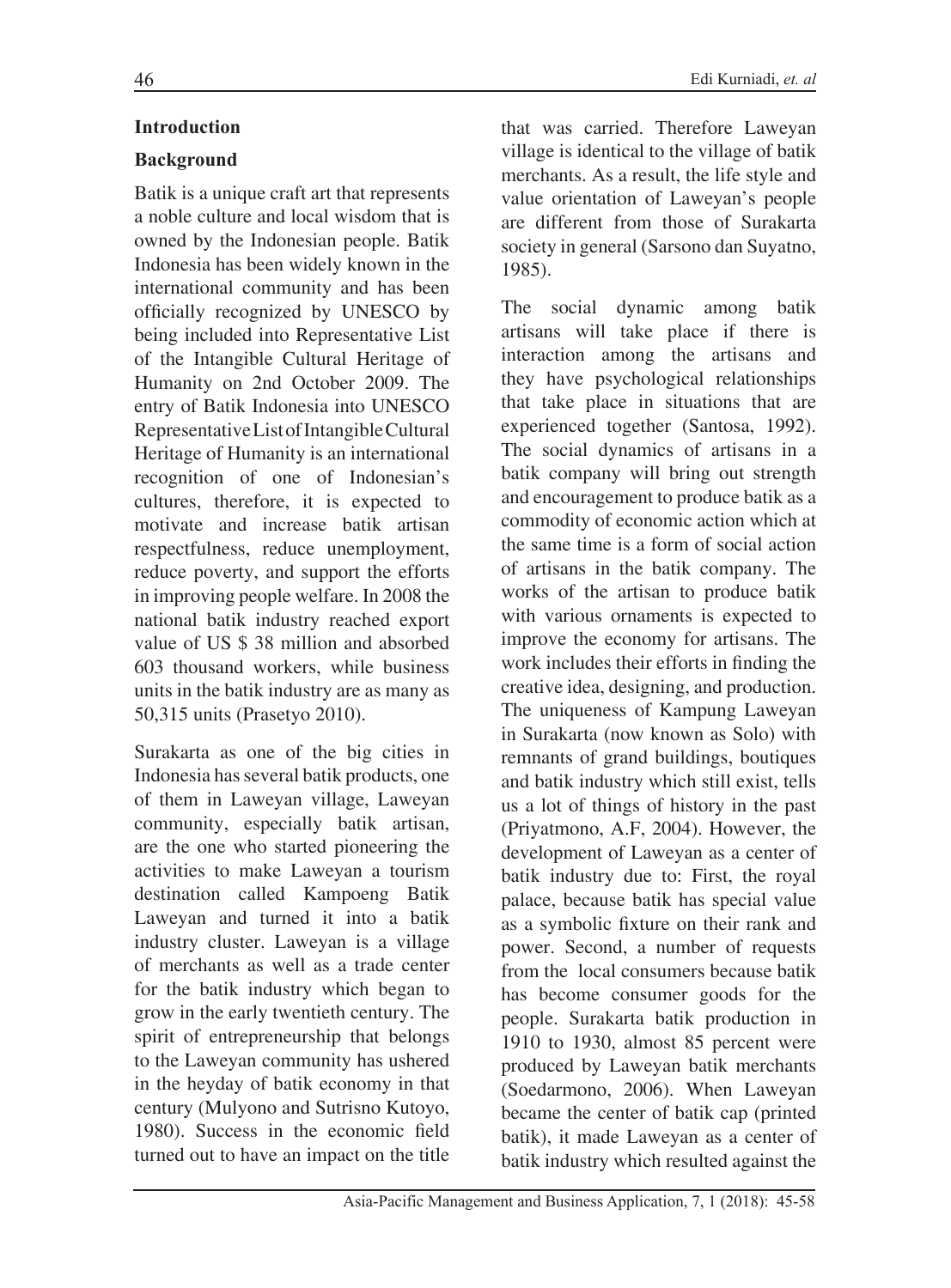rising wealth of the batik sharply. This wealth made batik merchants increasingly independent and not rely on the other party, along with the development of the region it was increasingly seen that Laweyan community groups had space pattern and the architectural of their own style which was created in purpose (Priyatmono, A.F, 2004).

Socio-economic analysis on batik production in Laweyan by focusing on the needs of the community is centered on the part of a system to fulfill the needs and to maintain its (Soekanto Soeryono,1986). The social structure in the Laweyan Batik industry is affected by individual function as producing community which produces batik-based products demanded by consumers. In answering the economic problems, they create the product and sell it to earn the profit (Wilson Bangun, 2012).

In the production aspect, there are several problems such as the limited creativity and innovation from the artisans to develop batik products in term of motifs or style and coloring, both for batik tulis (written/canthing batik) and batik cap (stamp batik). In the marketing part, the companies have not performed promotion and market analysis to understand what the consumer wants. The current product manufacturing is not fully based on market needs. With several limitations on production and marketing part, a study on the role of human resource in the development of batik industry in Laweyan Surakarta is needed.

# **Problem Statement**

The problems that will be studied are 1). What is the potential of Human Resource in Laweyan Batik industry?

2). What has to be done to improve the potential of Human Resource in the production and marketing department in order to create and sell products that fulfill the market's need? 3). What are the supporting and inhibiting factors in the development of Human Resource in Laweyan Batik Industry?

## **Research Objectives**

This research aims to explore the potential of batik industry and to identify batik industry contribution for market's need, both at national and international level. This research also aims to improve the potential of Human Resource, especially in production and marketing department in order to increase the absorption of market needs. Besides that, to explore the supporting and inhibiting factors of Human Resource development in Laweyan Batik industry.

## **Research Method**

This research is descriptive research using quantitative approach. The location is selected under a judgment that Laweyan is the center of batik. The reviewed data sources are from 2017 publication. The respondents are batik industry players, both the owner and the employees/artisans. The other sources of data used are written documents related to batik industry in Laweyan and the whole atmosphere (places and events) in each batik SMEs in the region. In this research data is collected using several methods, including observation, interview, focus group discussion, survey, and document review. In order to achieve data validity, this research employs source triangulation method (Moleong, 2000). Every data collected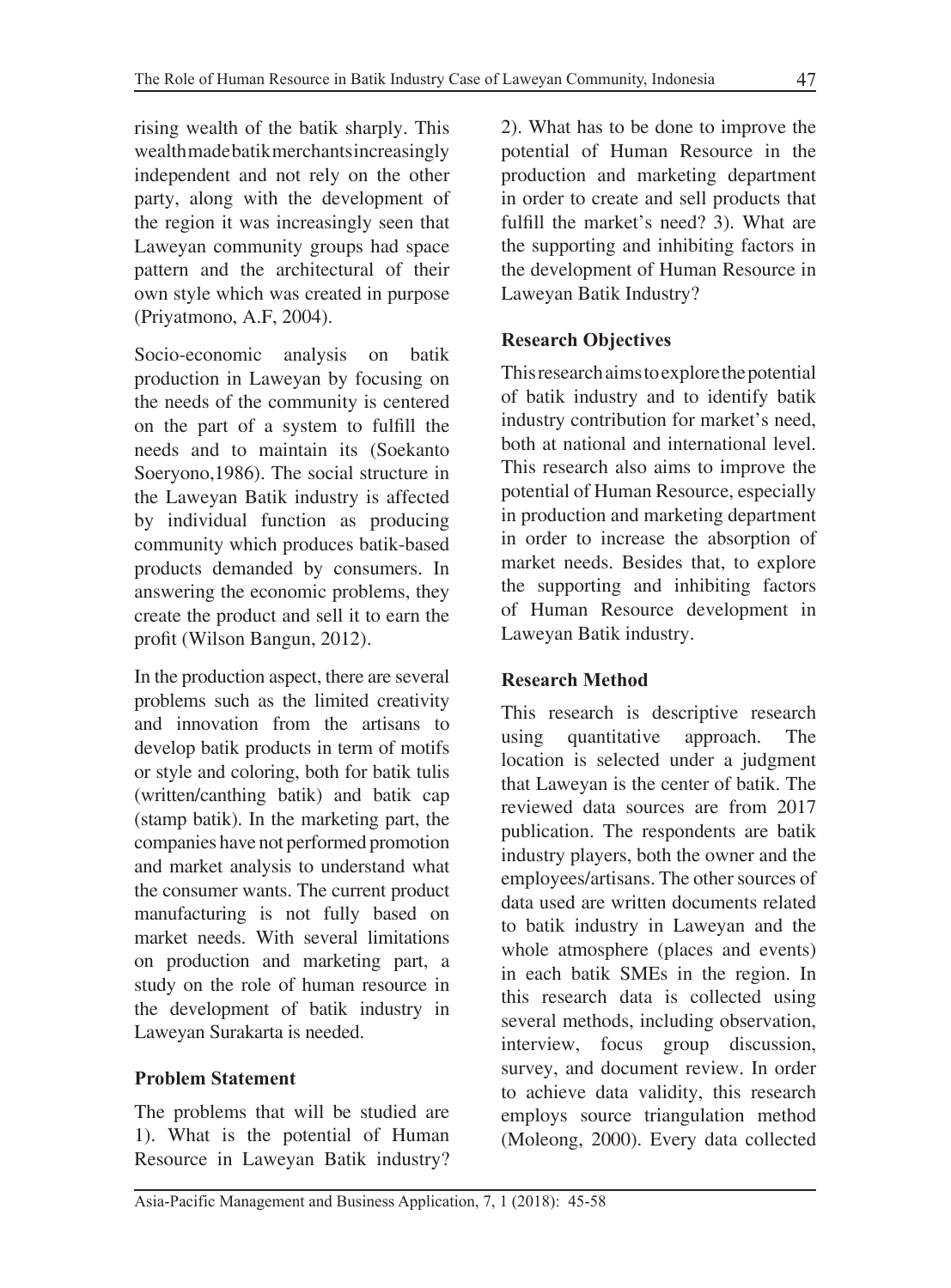from a source is cross-checked with data obtained from other sources.

Interactive analysis (Miles & Huberman, 1984) underlies three main components, namely data presentation, data reduction, and verification/conclusion. Data presentation is an organization of information in the form of classification or categorization that allows conclusions to be drawn. Data reduction is the process of selecting, focusing, simplifying, and abstracting of raw data from field notes that will we transcribed and reduced to avoid overlapping. Drawing conclusions is an organization of data that has been collected so that a final conclusion can be made from the research conducted.

The internal and external analysis focuses on the internal and external factors that affect the development of Human Resource in Laweyan Batik industry. Basically, the internal-external analysis supports business including SMEs to achieve business success. In order to do that, the strength and weaknesses or the internal factors of a business. The internal factors are, among others, the capability, main competency, and resources owned by the industry/ SMEs. On the other hand, the variables of an industry or external variables of the industry also need to be studied. The external variable is the external factors in the form of opportunity and threat. In general, external factors are difficult to control, therefore, anticipation is needed to control it. This is why the industry has to develop a long-term strategy to anticipate the external factors (MSG, 2013).

### **Literature Review**

### **Batik**

Batik comes from two words in the Javanese language "amba", which means "writing" and "titik" which means "dot". The word batik refers to the fabric with patterns produced by "malam" (wax) material applied to the fabric and prevents dye from entering the fabric. Making batik means drawing the complicated pattern (dots) on the fabric using wax and a tool called canting (Sariyatun, 2006; Cahyani, 2009). Batik is a craft that has high art or aesthetics value and has become an important part of the cultural life of the Indonesian people (especially Java) for a long time. In the past, Javanese women use their batik skill as a livelihood, so that in the past batik work was identical to women's exclusive work. Batik as a cultural craft has the power to become a national cultural identity. As an art, batik traditional craft has distinctive cultural values and have been passed down from generation to generation. Therefore, batik needs to be maintained and preserved so that it will exist as local and national cultural identity (Sugiarti, 2010). The Laweyan area also has a unique designation, Galgendu. The place of existence of rich people. At that time the characteristic of batik merchants was that the technique was still using handwriting techniques using candles or Malam on mori cloth using canting media. They are familiar with gagrak batik or Surakarta style. At first Laweyan residents made batik still by writing (using hands only, and the motifs were still imitating the motif of the palace, in the form of Ceplok, Limar, Semen, Parang, Lunglungan)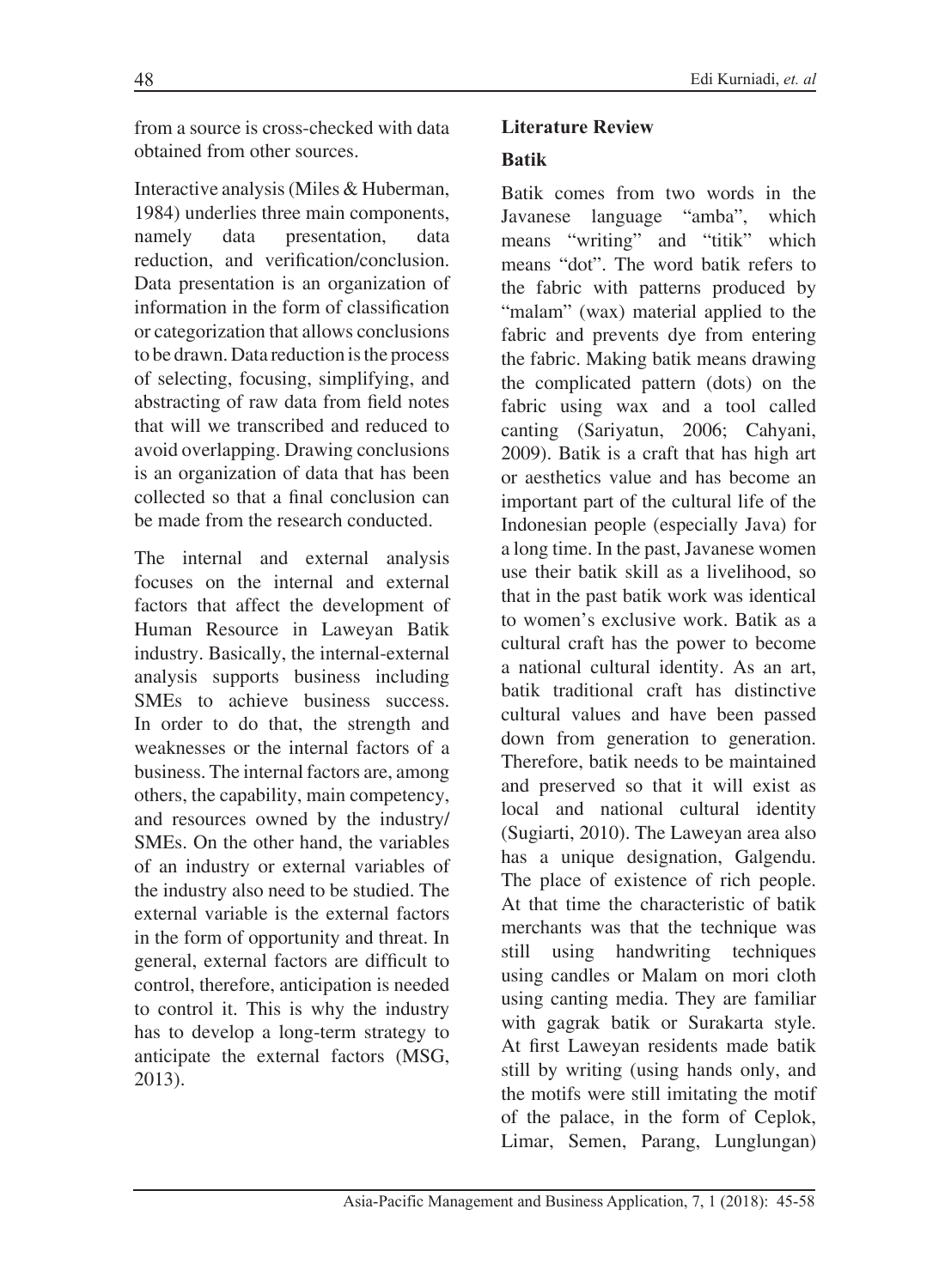motifs, also the way of coloring it still using Javanese soga (coloring from ingredients plants) which automatically takes a long time (Haryono, Bejo, 2004). Making batik, some of the tools used in it are various batik canting, night / batik candles, oil stoves, wok, gawangan and others. While the material used can use Mori cloth or silk cloth. The order of the process of making batik is as follows: 1. Painting-Drawing Batik Patterns The process of writing batik begins Nyoret, which is to draw patterns of batik motifs on Mori cloth using a pencil. 2. Nglowongi - Painting a Batik Pattern Using Night / Candle After the mori cloth is drawn a pattern of motifs batik using a pencil, the next process the fabric is painted using the night clap with the canting tool. Night / candle the heated one is inscribed on the cloth by following the pattern that has been made. 3. The Process of Coloring Batik Fabrics Batik cloth that has been drawn use the night, the next process is coloring the batik cloth. As for dyeing techniques can be dyed (technique soga) or using a colet technique. 3. 4. The Process of Declining Batik Night After the coloring process has been done and has been given a color amplifier, process. Next is the sag of batik cloth. Process. This sag serves to release the night / batik wax attached to the fabric. As for the way to sag is to cook water until boiling then the cloth is inserted in the water (Sukirno, 2016).

#### **Management**

In competitive competition between economic actors, corporate excellence can be built from internal resources owned by the company. With the very rapid changes in the external scope of the company, the analysis of the company's internal factors is increasingly important to do. The company's resources both physical resources, financial resources and human resources have an important role in producing goods and services. The better the company's resources, the more the competitiveness of the production results will be able to improve the company's business performance both financially and organizationally.

Purwadianti (2015) arguing that the development of SMEs is influenced by factors originating from small companies / industries and from outside the business units. Internal factors include (1) managerial abilities; (2) Experience from the owner or manager; (3) Ability to access output and input markets, production technologies and capital sources; and (4) The amount of capital owned. While external factors include (1) Support in the form of technical and financial assistance from the government / private sector, (2) Economic conditions reflected in domestic and foreign market demand, and (3) Technological advances in industry. One factor in the development of small industries can be seen from the growth of its business. While business growth can be seen from production growth, sales growth, income growth and profit growth.

The ability to manage a business / management is an integral part of running a business. The ability to set goals and business orientation will determine future business development (Sumantri et al, 2013). Sumantri et al. (2013) found that education, training, age, ethnic origin, and family background were related to business income; while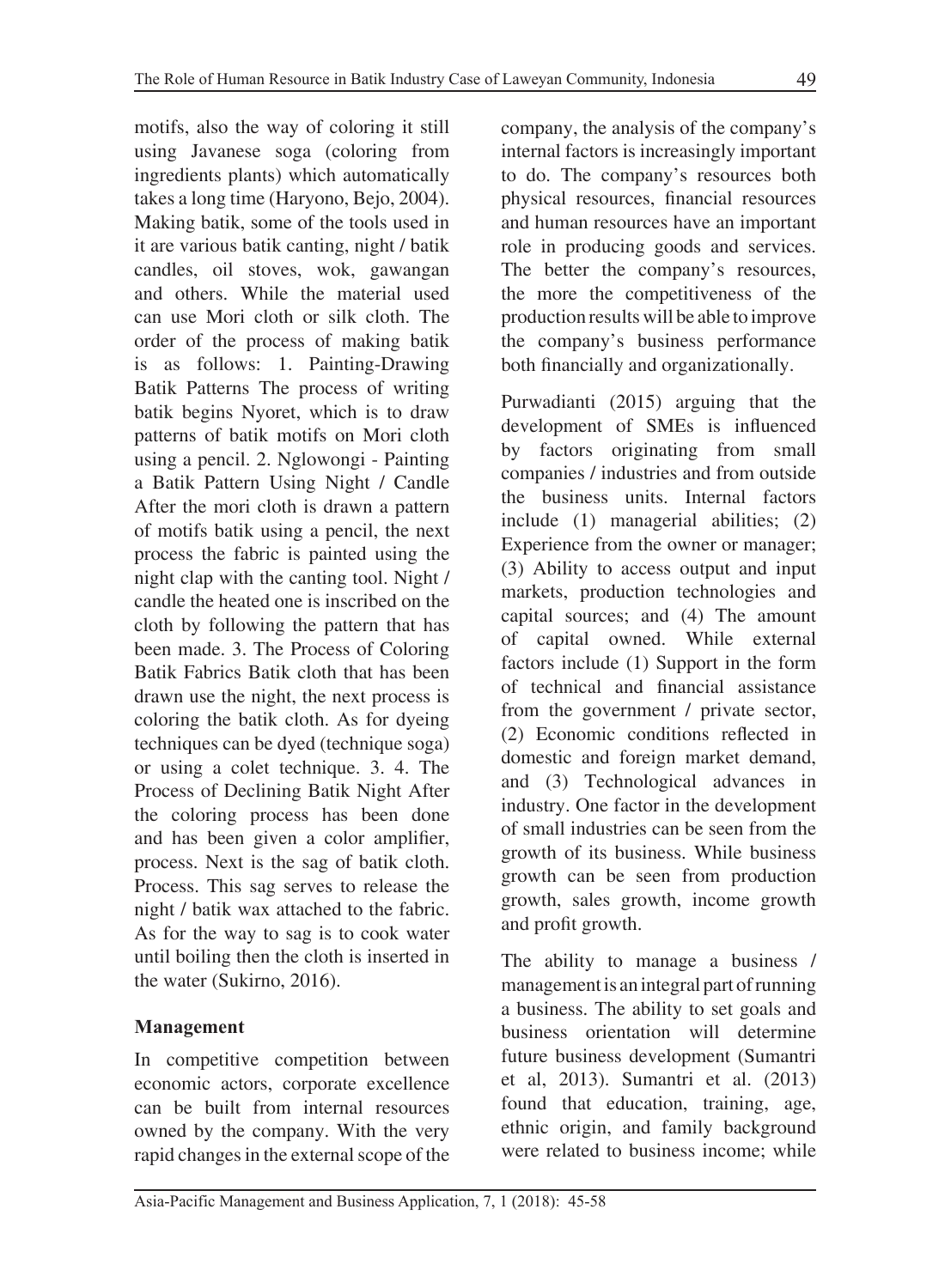business experience relates to sales volume; and education, training, age, and business experience related to the expansion of the marketing area.

Management is a process to plan, organize, direct, and supervise the activities of members of the organization and the use of other organizational resources in order to achieve the stated organizational goals (Handoko, 2010). From its character, management has three characters, management is a continuous process of activities, concentrates on achieving organizational goals, and achieving the result through the work of several people by utilizing the resources owned by an organization. Management has several main pillars: production management, marketing management, financial management, and Human Resource management. In management, there are five tools known as 5M: Man, Money, Machine, Method, and Market (Umam, 2012: 13). Since the beginning of the century, many studies have been carried out on managerial behaviour. Early studies differ in scope from more recent studies in that a shift in research tradition has taken place. Traditional management theories describe managers in terms of classical management functions; this approach refers to "what managers should do". The more modern, observational studies show a different picture of managerial behaviour; this approach gives a description of what managers actually do. The former classical descriptions are general and vague; the latter empirical descriptions are more clear, detailed and realistic. Moreover, the descriptions have developed from being merely task or people-oriented to more specific types

of behaviour to understand leadership effectiveness (Yukl, 1994).

#### **Result and Discussion**

The result of this research shows that batik has long been developing to date in the Laweyan area of Surakarta. Various works which are the series of primary work on batik production, such as drawing design/ pattern, drawing, applying wax using canting, coloring, lorod (melting wax from the fabric), packing, and marketing has long become the livelihood for batik community in Laweyan Surakarta. Besides these primary works, there are various other secondary works that support batik production, for example, producing canting, pan, stove, tub for lorod, and various other tools, as well as the industry of raw materials such as fabric/textile, synthetic or natural colors, and wax or malam. On one hand, the variety of works in batik industry has caused a lot of labor to be absorbed by the batik industry. But on the other hand, even though the business in the batik industry is still developing, there are several SMEs or business owners who experience bad luck. Thus, we may conclude that the condition and development of each SMEs or business in Laweyan are varying. Following is the description of the existing condition of batik SMEs in Laweyan Surakarta, which includes Surakarta city government, the contribution from private companies, facilities from the banking industry, and contribution from Non-Governmental Organization (NGO). In order to support the development of batik industry, Surakarta city government has formulated related policies through micro, small and medium enterprises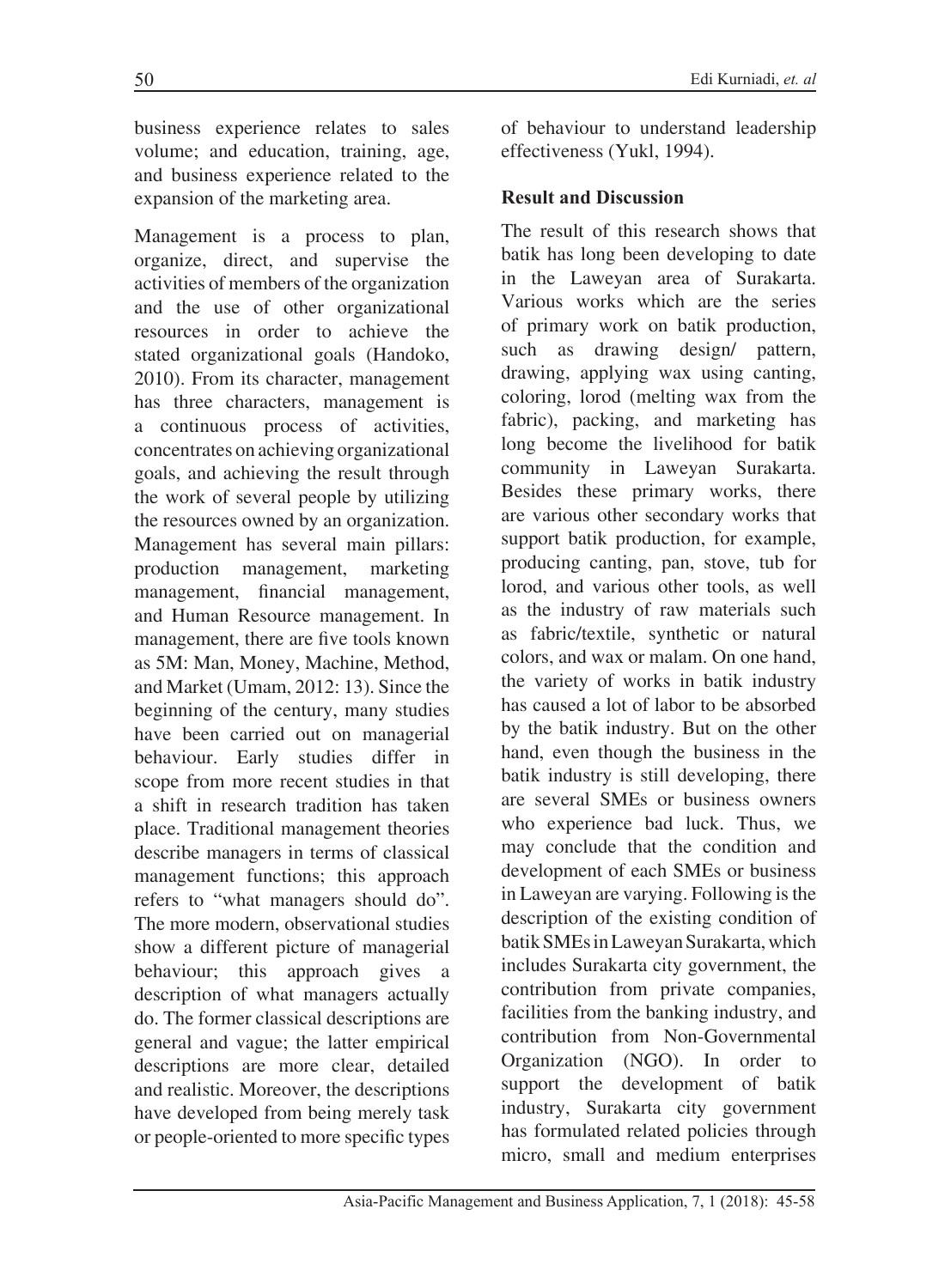(MSMEs) strengthening programs as well as small and medium industry (SMIs). The policy is translated into related programs such as creating a conducive climate for SMEs, and several activities such as providing capital assistance for cooperative and SMEs, providing equipment assistance to MSMEs, facilitating the development of MSMEs, as well as fostering and developing cooperatives. Besides, there are also SMI improvement program, industrial technology improvement, and potential industry center improvement. These programs are translated into several activities including fostering SMI, providing equipment for SMI, providing facility and capital assistance to SMI, as well as developing potential and local industrial centers. Besides these activities, there are some other things that are also a contributing factor in the development of Laweyan Surakarta batik industry, for example, assistance with production equipment, training, comparative study, internship, providing showroom, and exhibition.

To increase batik production, both in the quantity and quality, the city government of Surakarta through the Department of Industry, Cooperatives, and SMEs have provided equipment assistance in the form of a feeder machine. The function of the machine is to reduce the risk of uneven coloring and to improve efficiency both economically and in term of the labor force. By using the feeder machine, the result of the coloring process will be perfect. This machine is powered by a dynamo and operated by three people. To operate this machine is by tie up the ends of each cloth with a rope, then an operator

stands in the opposite direction. The other operator on the inside side of the machine has to make sure that the batik cloth that will be colored goes straight into the machine, then passes through the dye bath, before exiting. While the operator on the outer side of the machine has to pull on the tied rope so that the fabric that has been stained is not stuck inside the machine. Coloring using this machine uses rhemasol coloring agent which has been mixed with a water glass lock so that coloring with this system does not need to do separate locking. Besides providing feeder machine, batik SMEs in Surakarta also get other production tool support, for example, canting for batik tulis, stamp tool for batik cap, printing tools such as screen and print table for batik cetak (printing). In the effort to develop batik industry in Laweyan, the local government through Department of Industry, Cooperatives, and SMEs provide support in technical aspects through training, which aims to improve batik quality as well as the expansion of marketing network. The training to improve product qualities including training on natural color and training on the diversification of synthetic colors using naphtol, rhemasol, and indigosol. The government of Surakarta, Department of Industry, Cooperatives, and SMEs, and the Department of Tourism and Culture have tried to provide facilities to conduct the comparative study to various other batiks SMEs outside Surakarta. This aims to enable batik SMEs in Surakarta to learn more from the experience and knowledge possessed by other SMEs in producing batik. With the sufficient experiences and knowledge, batik SMEs di Surakarta is expected to produce a higher quality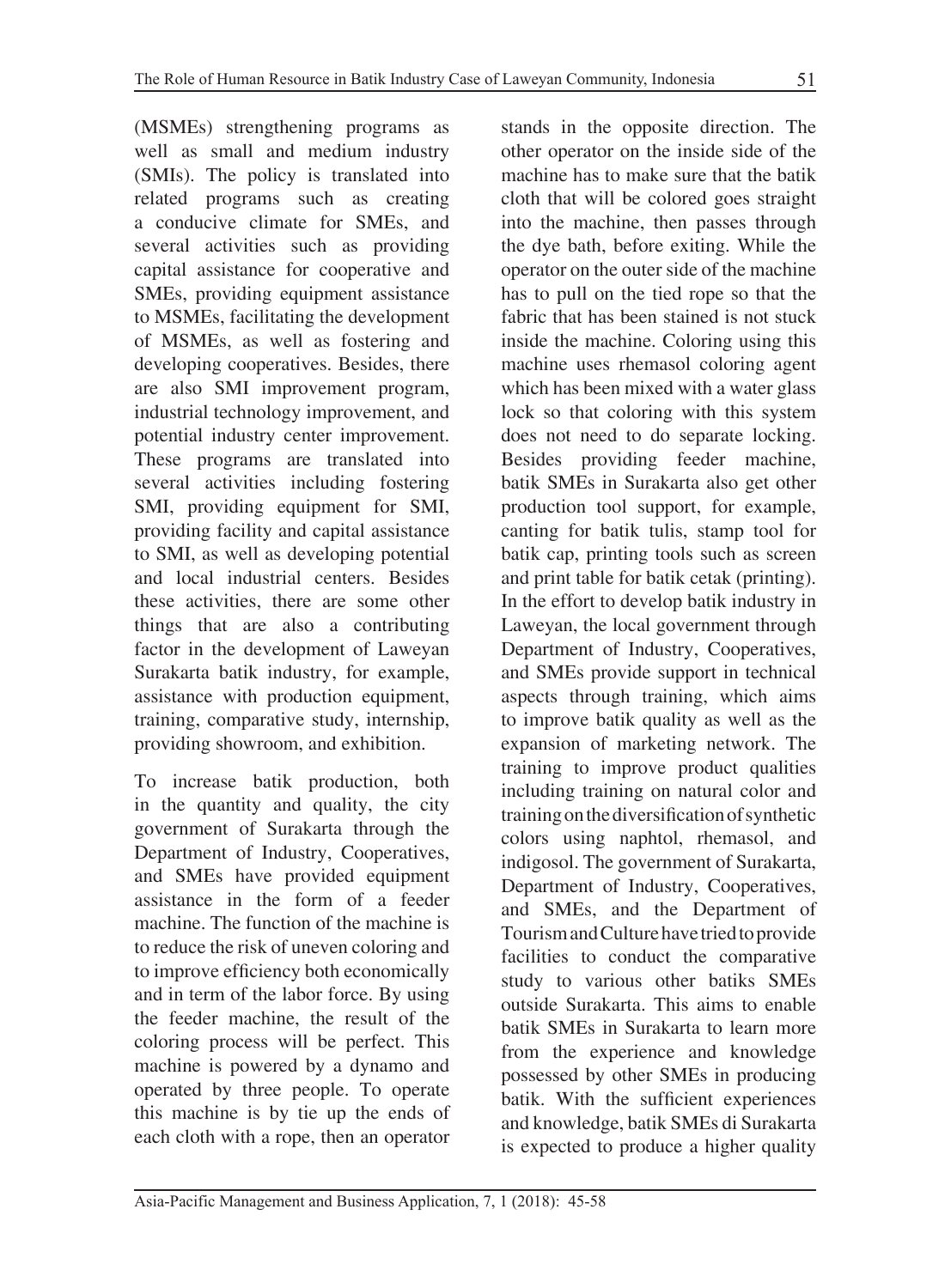product of batik. The facilities provided by Surakarta city government to develop batik potential also includes internship activities. The internship is aimed to provide the opportunity for artisans to gain knowledge and experiences, as well as to improve their skill by working in other batiks SME, including those related to discipline, health, and work safety. Besides, the internship also aims to enrich artisans with the batik production process, especially the activities performed by batik SMEs to create high-quality products. In general, an internship takes a longer period than comparative study. The duration of the internship depends on the type of knowledge and skills that the participant wants to achieve. So it is important to have networking / links with relevant stakeholders. In line with research conducted by Chittor and Das (2007).

To expand the marketing coverage of batik Laweyan, the government of Surakarta provides assistance for batik SMEs in Laweyan area to participate in the exhibition. Exhibition basically is an effort to increase sales turnover of their products because the exhibition is an effective means of promotion to introduce a product to the market. Besides to increase sales turnover, the exhibition has many other benefits. First, through the exhibition, SMEs can gather information from their competitor for example price, new design, materials used, and equipment used. Second, through the exhibition, SMEs can measure their achievement through sales during the exhibition. This shows whether visitors/buyers like their product or not. The success in short-term sales (during exhibition)

can be an indicator or initial evaluation for the success of long-term sales. The exhibition can be used as a reflection for SMEs products and sales can be used as an evaluation for future sales. Third, the exhibition has a function to introduce a new product. In order to get an effective result, the owner of SMEs or the boothkeeper has to take a proactive role by providing active responses to visitors in order to offer their products. Fourth, the exhibition has a function to provide correction for the product that has been made, to evaluate the shortcomings, so that in the future it will become the basis for producing product innovations that suit consumers' tastes. Fifth, the exhibition has a function to build and strengthen SMEs image so that it will be known as a producer of high-quality batik. Sixth, the exhibition has a function to collect various information on a competitor, including the information regarding price, tools/machinery, the latest products or batik products, the latest outlets/branches/agents, superior products, and so on. Seventh, the exhibition has a function to test Human Resources and teamwork strength in marketing, marketing, quality control, and packaging. Eighth, the exhibition can act as direct sales medium because it is the only advertising media that stimulate all sensors; eyes, ears, nose, and skin, therefore, it provides more realistic material for the buyer to make the purchase decision.

There are also support in the form of banking facility through capital loan assistance and contribution from NGOs. In order to develop batik business, batik SMEs in Surakarta get access to soft loan from the banking industry. Another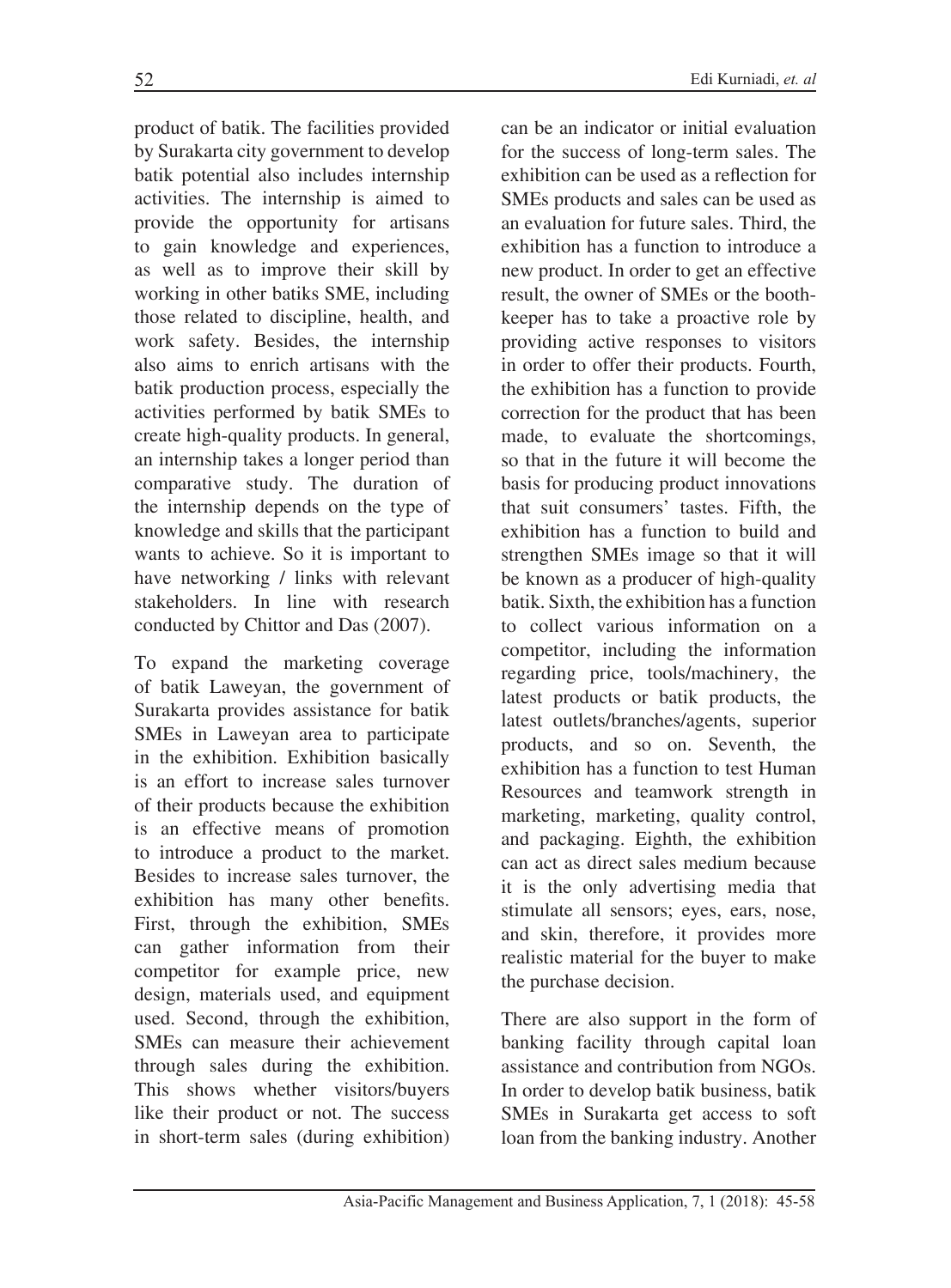assistance to build wastewater treatment plant (Instalasi Pengolahan Air Limbah-IPAL) is provided by GTZ, an NGO from Germany. IPAL has vital to reduce land and water pollution caused by batik production. High batik production volume will have a negative effect on the environment without good waste management. The role of the private party in supporting the development of batik SMEs in Surakarta is important. One of the systems that can support the development is the foster system in which large company takes a role as the parent company for small businesses (SMEs). The parent company is a company that has a function to coaching, while small companies act as the trainee. The benefit of this system is to improve the quality of SMEs. To this day, large batik companies in Surakarta such as Batik Danar Hadi and Batik Keris act as the parent companies for artisans or batik SMEs in Laweyan even though this system is not implemented officially. The parent company that based on the business link has an important role because it is a form of cooperation between large or medium industry with small industry. Parent company system might provide a bridge for small industries to utilize economic facilities such as procurement, technology, and marketing. This effort will sustain the small industry which slowly will evolve into a stronger business and actively participate in economic development, especially in the development of batik. In such system, the parent company provides coaching and assistance to the small industry for improving their quality, both financially through business credit, and non-financially through providing raw materials, credit guarantor for small industries, providing hardware and software, for example providing training to improve quality and skills, as well as providing marketing assistance. This condition is in line with Todaro (1982). One of the inhibiting factors for the development of batik industry is the fluctuation in rupiah exchange toward US Dollar. This factor in very influential toward raw materials prices, such as textile and synthetic coloring, which mostly are imported. In this matter, batik SMEs has weak bargaining power and often just accept the existing condition.

Another constraint in the development of batik industry in Surakarta is unhealthy price competition among batik SMEs. In order to sell their product quickly, several SMEs sell their products at a very low price. This strategy makes them gain a very low profit which does not compensate for the cost of human resources, time, and other production costs. Until today, there is no standard price for batik products that can serve as the benchmark to avoid unhealthy price competition among SMEs. This is why, currently each batik SME makes their own pricing or their own product pricing system, which leads to the large price difference. One SME sells a product with a high price, while others sell the same product at a very low price.

The other problem is non-optimal role played by existing batik association. Several batik SMEs in Laweyan has established an association that is expected to the increase the efficiency of batik business, both in production and marketing area. However, this association has not functioned optimally. Another problem that exists is the limited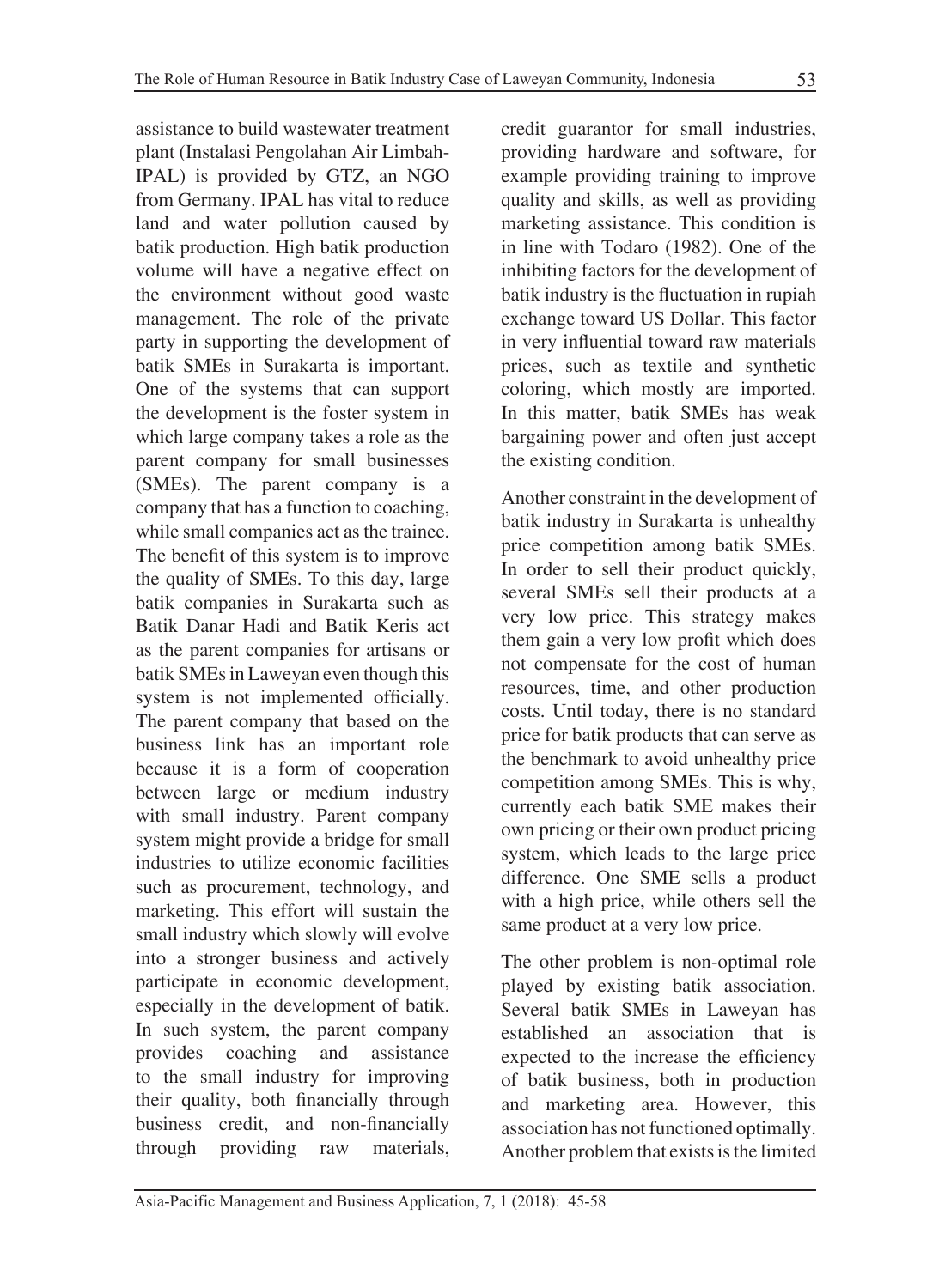number of experts. Even though there is an abundant workforce in Laweyan, it is hard for business owners to find workers with expertise, especially in batik. As the example, the number of people who can create creative batik motif is limited. This leads to the limited uniqueness in the motif of batik offered by SMEs because they use service from the same person or expert to draw the motif. Similarly, in the batik tulis production, the number of people who can draw batik using canting is decreasing from day to day. Besides the limit in the number of experts, SMEs also experience limited business capital. Batik production requires multiple capitals because the products do not get sold directly, in other word, producers have to wait until there is a buyer who is interested in the product. This causes batik SMEs to have a reserve capital to produce a stock of products so that consumers have various choices. Besides that, there is another constraint, acquiring raw materials, especially silk. Lately, when the foreign exchange of rupiah is falling, there are many SMEs that experience difficulties to acquire raw materials especially silk. This makes batik production on silk becomes hampered because silk is hard to get and even if they can get it, the price becomes too high. The similar case takes place for synthetic coloring. The price will increase and force producers (SMI) to adjust the price, or in other words, the batik price will increase. Besides the price, there is another problem with synthetic coloring. The quality of synthetic coloring sold in the market is unstable. In order to create high-quality batik, SMEs are required to use highquality materials. However, lately, there is a lot of synthetic coloring that has low

quality. Thus, the batik produced using this material also has lower quality. Another constraint is the weather. Unpredictable weather will affect the quality of a batik. From the institutional point of view, there is the constraint of non-optimal batik cooperative in Laweyan. Batik SMEs in Laweyan has established batik cooperative under the name Koperasi Batik Lumbung Batik. Even though it has long been established, currently the cooperative doesn't have the optimal function. This is in line with the results of research conducted by Dewanti (2010). Another thing that poses constraint for batik business is the lack of training intensity in an effort to improve batik quality. There are many pieces of training conducted for improving Laweyan batik quality, both from Surakarta local government and from private parties and universities. However, these pieces of training are not intensive or most of the time only incidental training. The training that has been given to the SMEs are training to make batik using various technique and coloring training, both using natural and synthetic colors. The city government of Surakarta has formulated policies regarding the development of batik industry through SMEs, MSMEs, and SMIs strengthening the program. Batik industry is one of the industries/small and medium industry which is mostly found in Laweyan area. This condition is in line with the results of a study conducted by Wijaya, (2006).

#### **Production Management**

Production management is an activity to manage and coordinate the use of various resources, including human resources, equipment, funding, and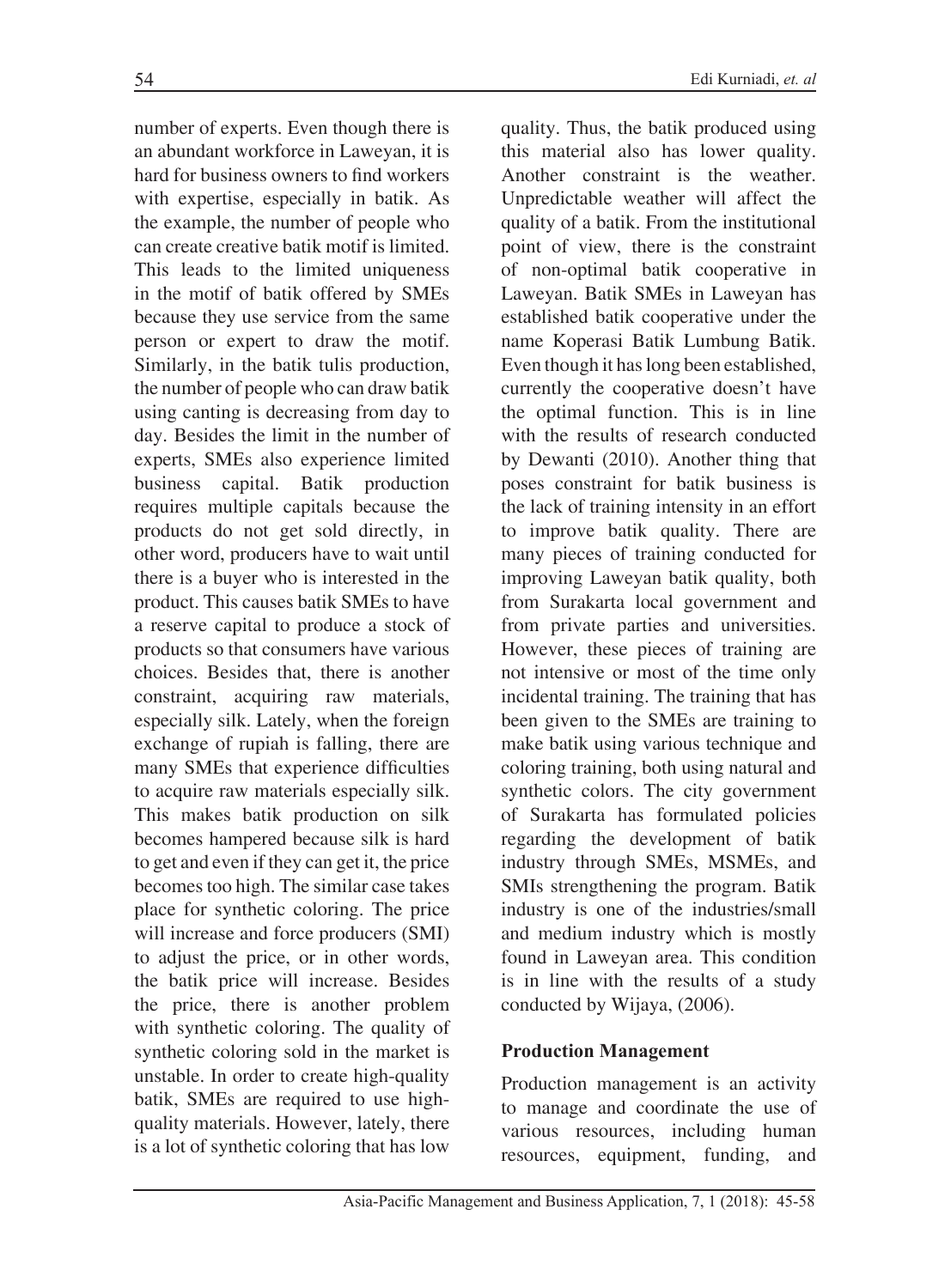materials to create added-value of a product to increase productivity. Batik SMEs in Laweyan generally have not implemented modern management practice. The management model implemented is traditional familybased management. In production management, there are three things that have been managed: product diversification, production mechanism, and quality control. However, all of the processes are performed by Laweyan batik SMEs traditionally. One area that must be considered in production management in product diversification. Diversification of batik products is one of the things that should be done by UKM batik so that the resulting batik production has diversity even though it still maintains uniqueness and quality. This is important to be done so that consumers have the freedom to choose what product to buy. Batik SMEs in Laweyan diversify their products using the manual method, by drawing the motif manually. In Laweyan there is artisan that who are experts in making batik motifs. There are a number of SMEs that use this artisan's service but with the different version so that each SME has their own uniqueness in term of the motif. Usually, when SMEs order the motif, they already stated what kind of motif they wanted. The other important thing is the production mechanism. Batik SMEs in Laweyan produce all of their products by themselves. There are various production mechanisms. Several products are made in the main production site, in the SMEs owner, while some are produced in artisan's house. If they get the high number of orders, the SME will cooperate with other SME under an agreed-on system. Quality control is also an important part of production management. Some of batik SMEs in Laweyan have performed quality checking on their products. However, the quality checking is still performed traditionally. Several SMEs performed it by themselves, but they also rely on the merchants and consumers or their direct buyer. If there are no returned products from the merchants then they conclude that their products have fulfilled market demand (buyer).

### **Marketing Management**

To this day, most of batik SMEs in Laweyan do not refer to theory or knowledge on marketing management. The focus of marketing management is on company supply in fulfilling the need and want of the market, as well as pricing, communication, and effective and efficient distribution to inform, encourage, and serve the market. In marketing their batik product, most of batik SMEs in Laweyan only depend on traditional management, such as entrust their products to the broker who becomes their outlet. This broker is they who have shop or kiosk in Pasar Klewer, Pusat Grosir Solo (PGS), Beteng Trade Center (BTC), and other batik centers. The important thing that must be considered in marketing management is the target market. Most of batik SMEs in Laweyan have not determined clearly their target market. Because they have no clear target market, thus, it seems like batik SMEs in Laweyan compete in the same market segment, the general market segment. Besides the target market, the SMEs also need to pay attention to the marketing area. To date, the marketing areas for Laweyan batik are Surakarta, Malang, Surabaya, and several regions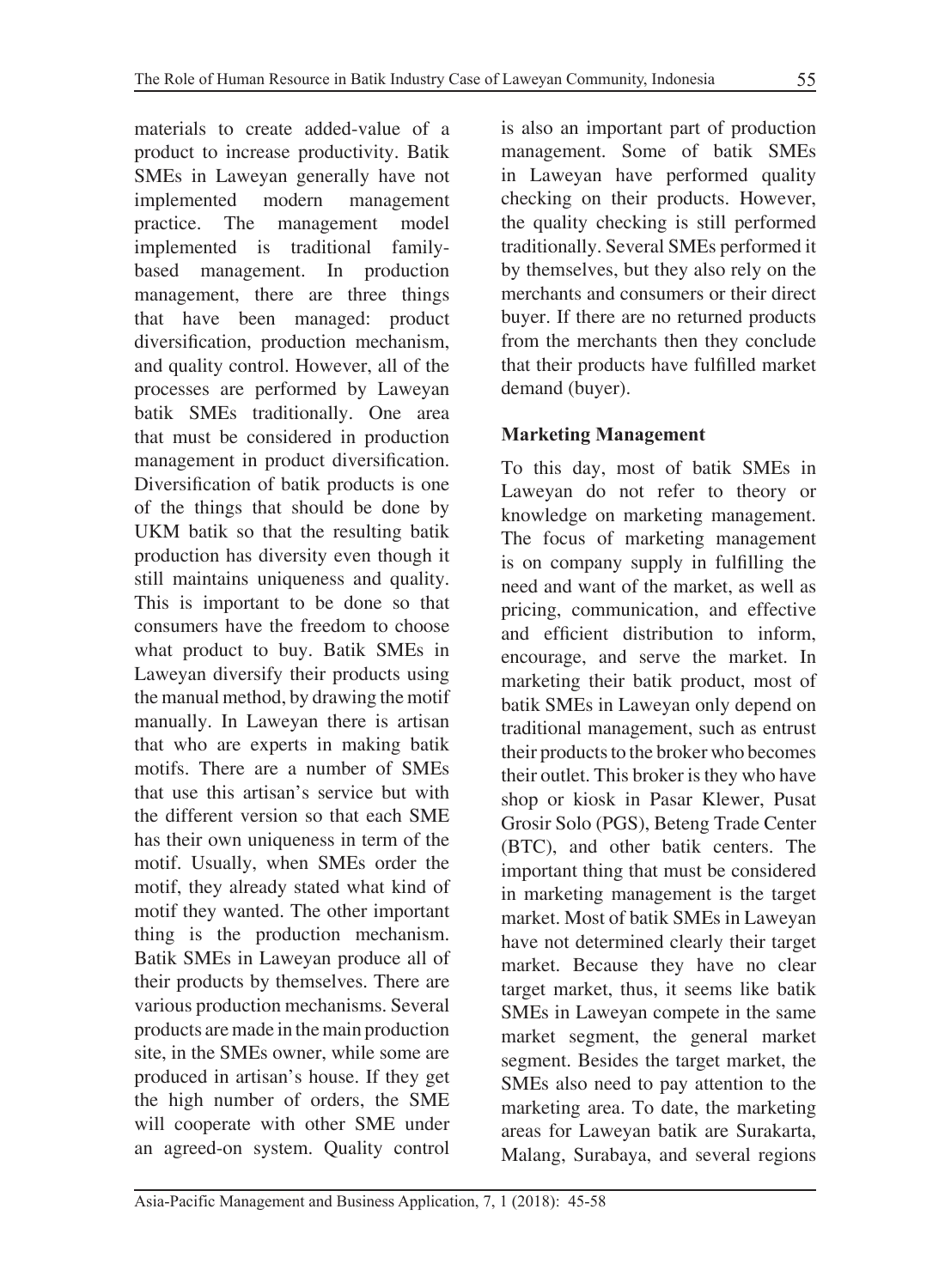outside Java such as Bali, Sumatera, Kalimantan, Sulawesi, and Papua. To market the products, the SMEs implement competitive price and provide a quality product. To promote their products, most of batik SMEs in Laweyan have not performed it independently. They perform promotion with the assistance from several institutions, including government and universities. The government of Surakarta provides assistance for promotion through exhibition and the establishment of the showroom in Surakarta. University provides promotional assistance through the management of electronic media such as the website that leads to online marketing.

#### **Human Resource Management**

The success of batik SMEs in Laweyan is determined, among others, by the success in human resource management. Human resource management is a way to regulate the relationship and the role of resources (labor) owned by individuals and companies (SMEs) efficiently and effectively so that they can be used optimally to achieve the company's shared goals. Human resource management includes all decisions and implementation of management that affects employees directly. Several things that have to be considered in human resource management are productivity, turnover rates, and employee incentives. Improving productivity is one the important matters that have to be considered. Productivity is the comparison or ration between the result of an activity as an output or output with the cost to realize it (input). Input consists of production costs and equipment costs. The output consists

of sales, earnings, market share, and defects. Productivity has an important role in increasing profitability and strengthens company competitiveness. Employee productivity in batik SMEs Laweyan is considered as good. To this day, SMEs and batik artisans in Laweyan is known as highly productive. Laweyan batik SMEs in UKM batik Laweyan has been able to supply clothing mainly to fulfill demand from big brand names such as Danar Hadi and Batik Keris. Employees turnover also need to be considered. Batik Tulis SMEs highly depends on employees. Employees are one of the important factors that determine the success of a company (SMEs). Therefore, the company is required to retain their employees well so that they don't have a high turnover rate. Several factors that affect turnover, among others, are the external factor (labor market), internal factors (conditions of workspace, wages, work skills, and supervision) employee's personal characteristics (intelligence, attitude, past, gender, interests, age, length of work and individual reactions to work). Employee turnover in Laweyan batik SMEs is relatively low. This due to human resource management applied in the SMEs is family-based traditional management so that there is dominant human touch which makes the interaction among individual (owner and employee) is stronger and in turn, there is reluctant feeling.

#### **Conclusion**

The result of the study shows that Laweyan batik has a potential that can be developed as a local superior product. The existence of the batik industry has contributed to the strengthening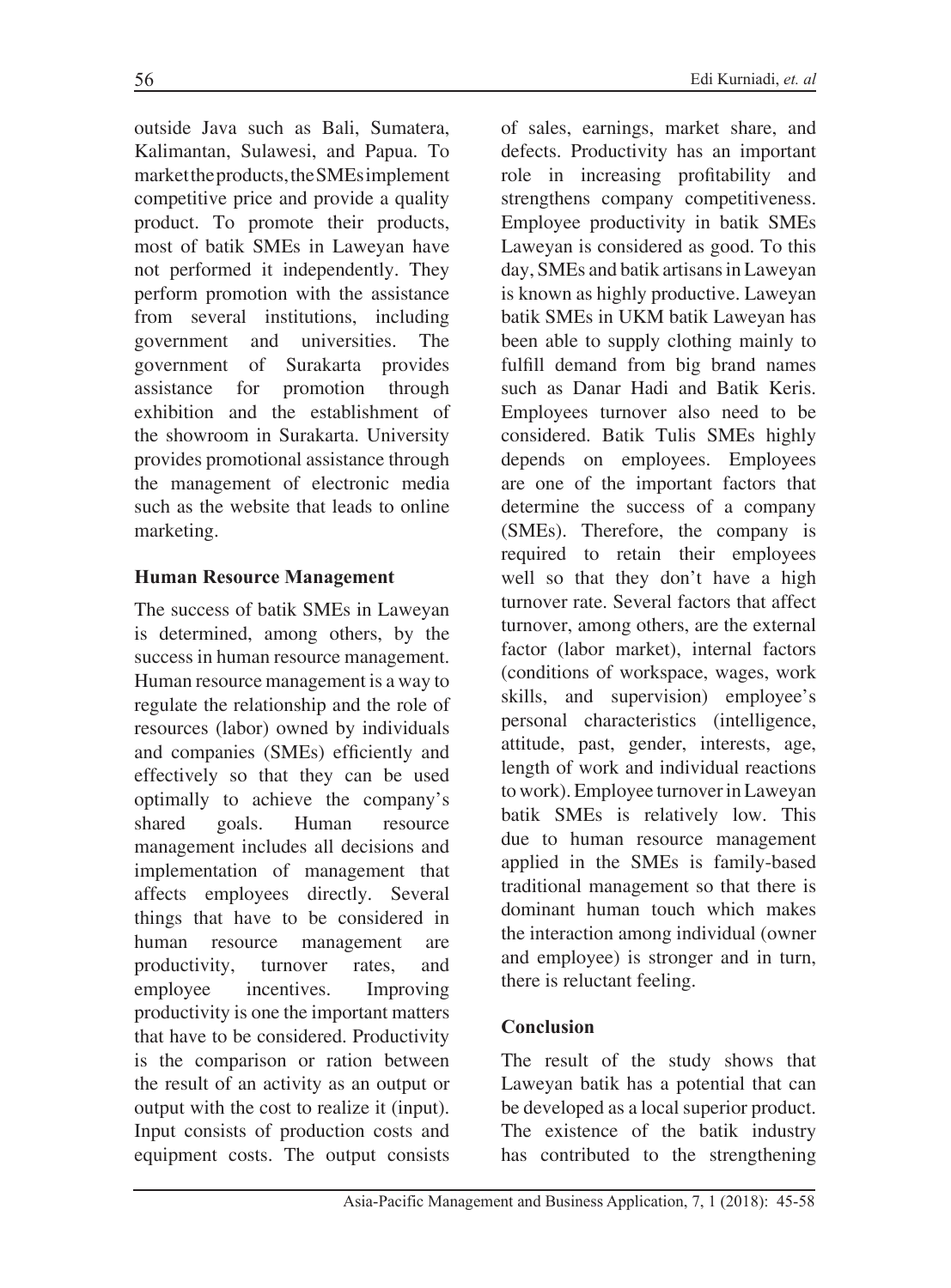of local economies. On the one hand, there are several factors that support the acceleration of batik industry in Laweyan, for example, banking facility in the form of the capital loan, NGO contribution, and private sector contribution through parent company system. On the other hand, there are several inhibiting factors, for example unstable exchange of rupiah to US dollar, unhealthy price competition among batik SMEs, non-optimal role of batik association, limited number of experts, limited capital, difficulties in acquiring raw materials, especially silk, unstable quality of synthetic colors, non-optimal role of batik cooperative, and lack of intensity in the training to improve batik product quality. In term of management, batik SMEs in Laweyan still implement conventional management in production management (including product) diversification, production mechanism, quality control), marketing management (including target market, marketing

## **References**

- Bangun, Wilson 2012. Manajemen Sumber Daya Manusia. Jakarta. Erlangga.
- Cahyani, Desy Nur, 2009, Peran Masyarakat Kecamatan Tirtomoyo dalam Pengembangan Desain Batik Wonogiren, *Cakra Wisata* No. 10 Vol. 1.
- Chittor, R and Das, R. (2007). Professionalization of Management and Succession performance-a vital linkage, Family Business Review, Vol.20 No 1. Pp 65-79.
- Dewanti, R. (2010). Membangun Daya Saing Potensi Daerah Melalui

areas, promotional media), and human resource management (including productivity improvement and employee turnover rate).

#### **Notes on Contributors**

**Edi Kurniadi** is a Senior Lecture in fine Art Educatian Department at the Faculty of Teacher Training and Education, University of Sebelas Maret Surakarta, Indonesia. His research interests are in The Art of Batik Surakarta Craftmanship in Social and Economic Dynamic.

**Asri Laksmi Riani** is a Professor in Management Departmen at the faculty of Economics and Business, University of Sebelas Maret Surakarta, Indonesia.

**Sarwono**, is a Senior Lecture in Textile Craft Department at the faculty of Visual Art and Design, University of Sebelas Maret Surakarta, Indonesia. His Research intersests are in Batik Wonogiren.

> UKM, laporan riset 2010. Jakarta: Binus University.

- Handoko, Hani, 2010, *Manajemen*, Yogyakarta: BPFE UGM.
- Haryono, Bejo. 2004. Makna Batik dalam Kosmologi Orang Jawa. Yogyakarta: Direktorat Permuseuman.
- Miles, M. B. & Huberman, A. M, 1984, *Qualitative Data Analysis: A Sourcebook of New Methods*. London: Sage Publications.
- Moleong, Lexy J., 2000, *Metodologi Penelitian Kualitatif*, Bandung: CV. Remadja Karya.